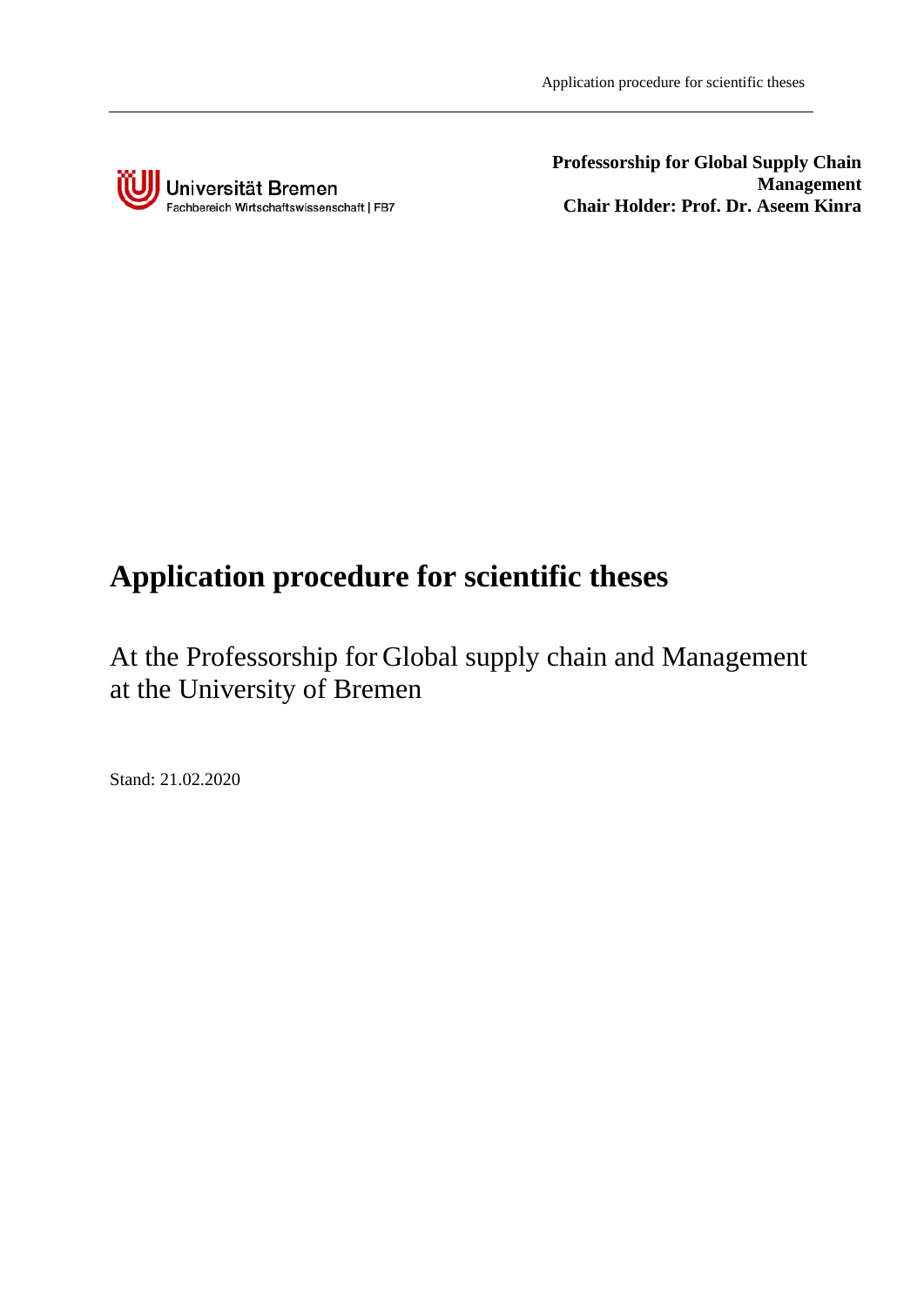## **Are you interested in writing a thesis?**

If you are interested in writing your thesis at the Professorship for Global supply chain Management (Prof Dr. Aseem Kinra), please follow the guidelines in this document. This will help to avoid coordination problems and thus unnecessary waiting times and effort. You have the possibility to submit your exposé for Bachelor and Master theses in the winter semester from September 01-30 and in the summer semester from March 01-31. No applications for final theses will be accepted outside of these registration windows.

## **Submission of your proposed topic**

If you have finally decided to write a scientific thesis at the Professorship for Global supply chain Management, please submit your topic as an exposé by e-mail and attach a CV, a current performance record as well as the declaration of consent for electronic verification for plagiarism (Prof. Dr. Aseem Kinra: sekkinra@uni-bremen.de). We can only consider your application if you agree to all points of the declaration of consent for electronic verification of plagiarism. Please use the template provided by us to create the exposé. As a prerequisite for the application, the topic must correspond to the research focus of the chair. You will find an overview in the FAQ, which you can also download or view on the homepage of the respective chair.

**Please note:** During the application windows, we do not provide any support with regard to the selection of a topic and the design of the research question. Open questions can be clarified with the assigned supervisor after the confirmation of supervision.

## **Procedure of the application procedure**

If you have applied for a thesis at our chair in the summer or winter semester, you will receive a confirmation of supervision or a rejection at the latest one week after the end of the application window after a thorough examination of your exposé, if the exposé does not meet the requirements or if your proposed topic could not be realized in this way.

**The following applies to Bachelor's students:** In the second (at the latest in the third) week after the end of the application window, a mandatory Bachelor's workshop on scientific work will take place (if the student does not participate, the confirmation of supervision expires). The registration of the Bachelor thesis must be made promptly after the date of the workshop so that the confirmation of supervision does not expire. The registration forms for Bachelor theses are submitted to the chairs and forwarded to the respective examination offices. Further information will be announced during the workshop.

**The following applies to Master students:** Should you receive a confirmation of supervision, a first discussion with your supervisor will be announced. Please bring the registration form for the respective examination office with you to the first supervision meeting. The registration forms for Master's theses are sent by the supervisors to the respective examination offices.